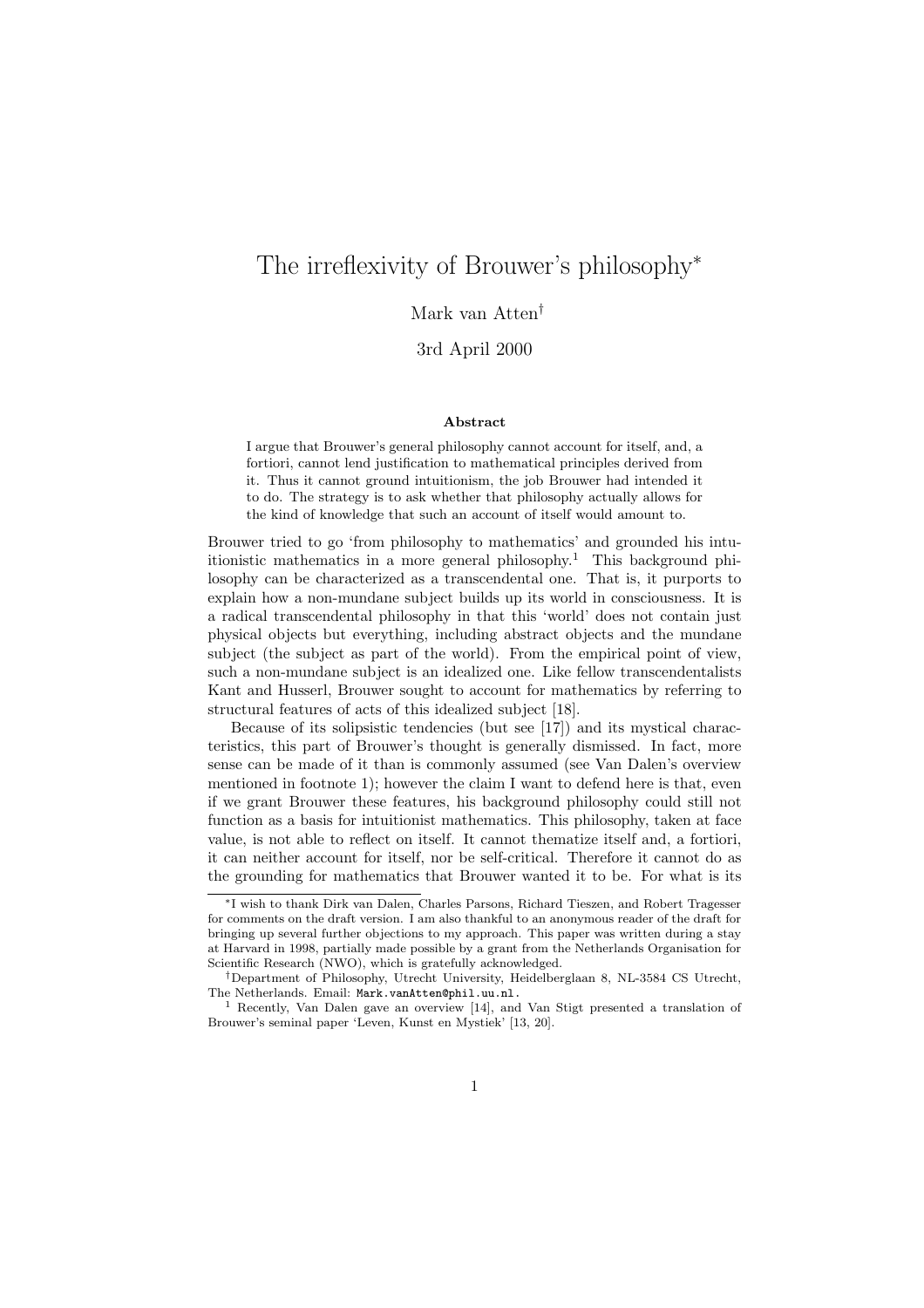grounding force, if it cannot be distinguished from mere conjectures that would certainly strike us as less solid than mathematical knowledge?

There are different ways of interpreting my claim.

For example, one may be of the opinion that Brouwer's own philosophy is actually irrelevant to the viability of intuitionism in mathematics. Then what follows can be regarded as providing one precise argument in support of that opinion. Moreover, it is an argument that does not depend on an evaluation of solipsism or mysticism.

Or one may rather see it as further encouraging attempts at close reconstruction of Brouwer's ideas within more acceptable frameworks, for example along the lines of the phenomenological approaches of Weyl, Becker, and Heyting (e.g.  $[21]$ ,  $[1]$ ,  $[15]$ ).

In any case, it is simply a historical point: Brouwer's philosophy was, as a matter of principle, not able to deliver what he wanted from it in mathematics.

Related to this is that, even if one denounces intuitionism or prefers an independent, less 'obscure' argument for it such as Dummett's, that doesn't make precise evaluation of Brouwer's own views unnecessary. Every philosophy deserves to be judged on its own merits.

Before embarking on the argument, let me address the following objection to even undertaking it. 'Brouwer thinks that mathematics is justified to the extent that it conforms with intuition and with certain properties of intuition that establish limitations on what we can know. What more could be needed? Why is reflexivity needed?'

This objection already grants Brouwer precisely that which is under discussion. How did Brouwer come to know these properties? Was he justified in ascribing these properties to intuition? Specifically, could the justification that he himself came up with actually do its job? I will argue that the answer is no, because his background philosophy is not reflexive, as explained above. The reflexivity does not come in only after the mathematics has been vindicated along the lines mentioned in the objection, it bears on that vindication itself.

The force of my argument would not be clear if all philosophies could be accused of this kind of irreflexivity; but clearly that is not the case. For example, nothing in naturalism stands in the way of naturalist talk about naturalism, and nothing in phenomenology hinders phenomenologists in reflecting on and refining phenomenology (in fact, reflexivity is one of its basic features [16, §§77– 79]).

The following argument I set forth against the background of Brouwer's last and most detailed philosophical exposition, 'Consciousness, philosophy, and mathematics' [9] (abbreviated CPM). The precise meaning of the terms used will be made clear as we go along.

- 1. Brouwer's philosophy asserts that there are three (or four) kinds of consciousness: stillness, sensational, mathematical, and (perhaps) wisdom. (Premise)
- 2. But correctly making this assertion requires a kind of consciousness that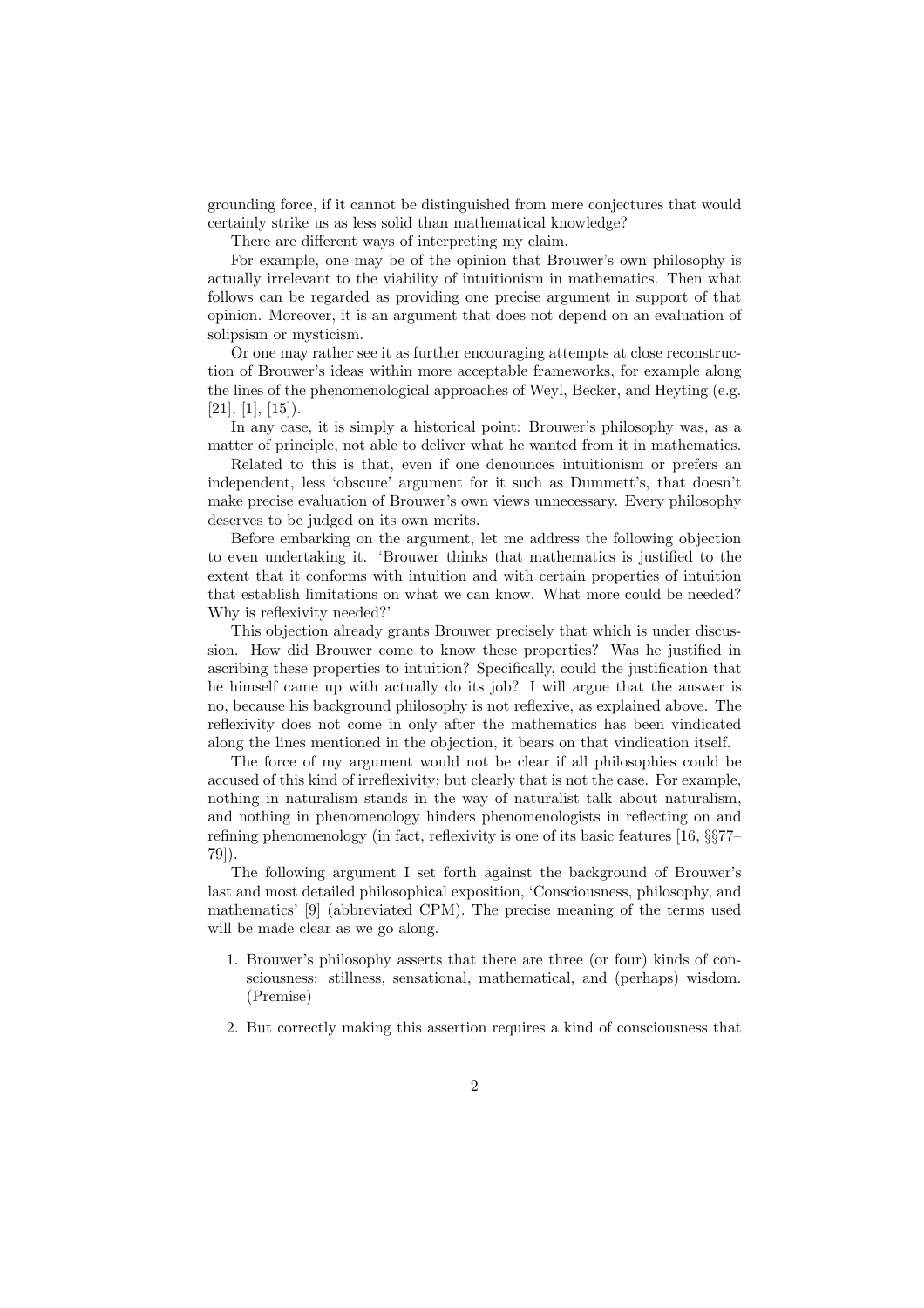is itself neither stillness, nor sensational, nor mathematical, nor wisdom. (Premise)

3. So Brouwer's philosophy cannot reflect on itself. (1,2)

To argue for the truth of premise 1, I will bring it out as a distinction that Brouwer stops just short of introducing explicitly, while clearly making it. I start from the first paragraph:

First of all an account should be rendered of the phases consciousness has to pass through in its transition from its deepest home to the exterior world in which we coorperate and seek mutual understanding. [9, p.1235]

Consciousness in its deepest home is the Urstate of consciousness. In this state, consciousness 'seems to oscillate slowly, will-lessly, and reversibly between stillness and sensation' [9, p.1235]. There is no sense of time in it. From this original state an 'exodus of consciousness' [9, p.1238] can start. This exodus happens in three phases, which Brouwer names the 'naive', the 'isolated causal', and the 'social' [9, p.1238].

In the naive phase the subject comes to distinguish between the present sensation and those of the past. During the following, isolated causal phase, out of sensations thus organised in time grows consciousness of things (among them individuals), and causal relations. The things make up the 'exterior world of the subject' [9, p.1236]. In the social phase, the end of the exodus, we become conscious of a world as shared with other individuals, with whom we can coorporate in our dealings with nature and things.

So Brouwer recognizes four states of consciousness, the deepest home and the three transitory phases. To all appearances, this division is meant as a proper one, i.e. exhaustive and consisting of mutually exclusive terms. Each transitory phase presupposes the previous ones and therefore we can speak of the distance of a given phase from the deepest home.

There is a second distinction relating to consciousness, one that Brouwer clearly uses but does not define explicitly. States of consciousness can be classified not only according to distance from the deepest home, as above, but also according to the basic structure of their content. The categories in this classification I call kinds of consciousness. As Brouwer clearly takes his fourfold division of states of consciousness to be exhaustive, a likewise exhaustive list of kinds of consciousness can be obtained by considering, for each state, which kinds he allows for. I think that there are three, and maybe four, which I call stillness, sensational, mathematical<sup>2</sup>, and wisdom. (Except for 'sensational', for which he gives no alternative, these are terms used by Brouwer.)

<sup>&</sup>lt;sup>2</sup>In Brouwer's philosophical expositions before CPM  $[2, 3, 7, 8]$ , he has a somewhat wider concept of mathematics than the one described below. There, mathematics is the study of all exact thought; the Dutch word for mathematics, 'wiskunde', literally means 'the art of that which is certain'. It comprises causal attention and mathematical abstraction; in CPM, Brouwer reserves 'mathematics' for the latter. The description of consciousness as a whole, however, seems no different across CPM and the earlier papers.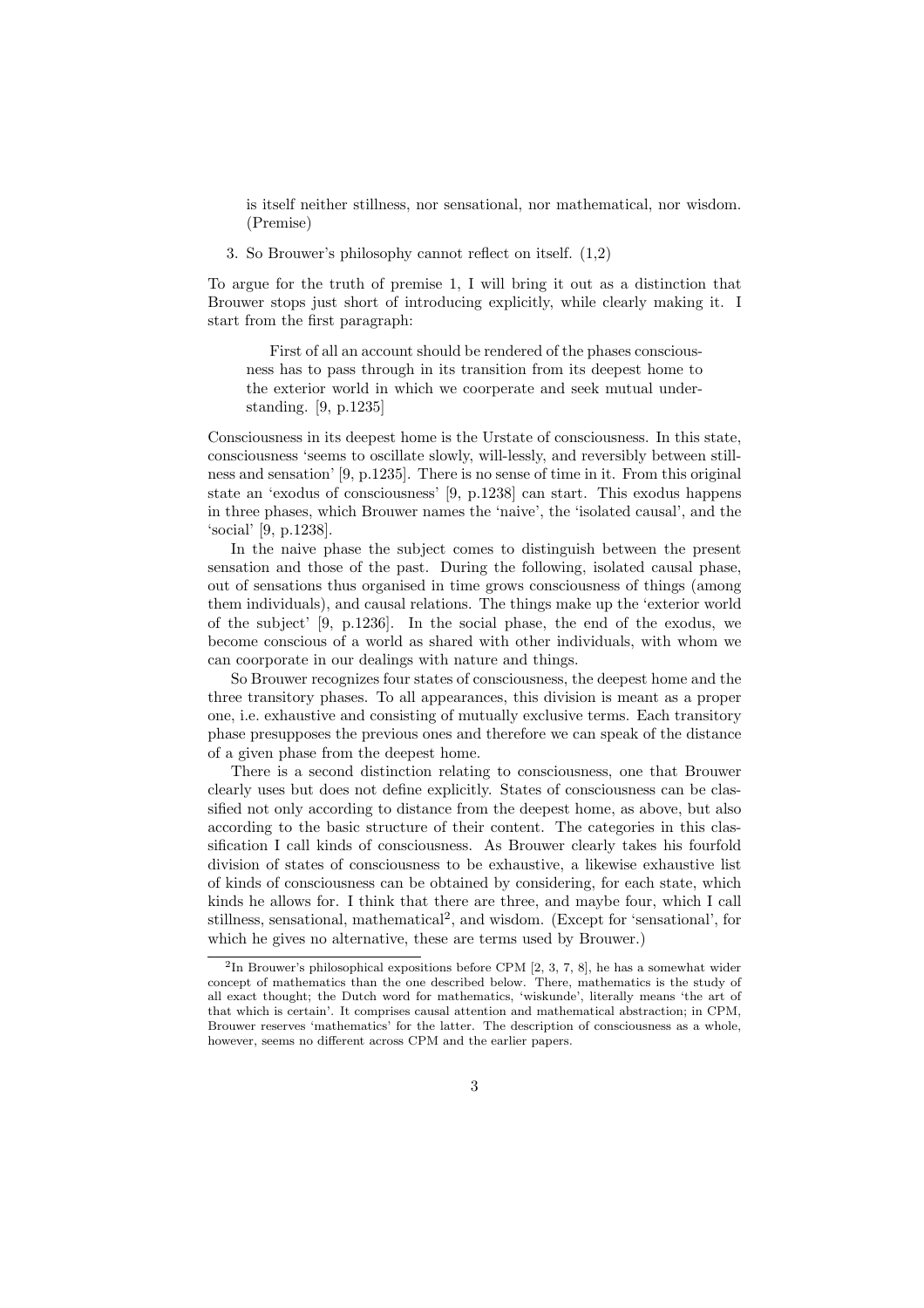In the deepest home, as we saw above, there are two kinds of consciousness, stillness and the sensational. Note that in Brouwer's usage of the word, 'sensations' need not be sensory; for example, he speaks of 'sensations of vocation and of inspiration' [9, p.1236].

The naive phase is opened by the phenomenon of a move of time. 'By a move of time a present sensation gives way to another present sensation in such a way that consciousness retains the former one as past sensation' [9, p.1235]. Furthermore, by distinguishing between present and past sensation consciousness places itself at a distance from both and from stillness. Consciousness thus distanced Brouwer calls 'mind'.It is here that the subject-object distinction is introduced: mind, in the function of a subject, experiences both the past and present sensation as object. This 'two-ity phenomenon' can be iterated when yet another sensation becomes the present one, and so on, thus leading to 'a world of sensations of motley plurality'. Some sensations turn out to be inextricably bound to the subject; these are the 'egoic' sensations. All egoic sensations of an individual together are called the soul of this human being [9, p.1235]. The opposite of 'egoic' is 'estranged'. We will see in a moment that things in the exterior world are associated with such estranged sensations.

Mathematics seems to have its origins in the naive phase as well, as it

comes into being, when the two-ity created by a move of time is divested of all quality by the subject, and when the remaining empty form of the common substratum of all two-ities, the basic intuition of mathematics, is left to an unlimited unfolding. [9, p.1237]

In the isolated causal phase, Brouwer distinguishes types of entities that we can be conscious of, i.e., causal sequences, things (in particular, individuals), and objects in general. These are all identified with certain iterative complexes of sensations (sequences of sensations that occur repeatedly), differing in their additional properties. Iterative complexes come in two varieties, those whose elements can be permuted in time and those whose elements cannot (this may be a matter of gradation).

The first variety Brouwer does not name as a whole. Some of them, those that are completely estranged from the subject, he calls 'things'; one may suggest the use of 'object complexes' for the whole variety.

The second variety of iterative complexes are the causal sequences. Their defining characteristic is that these are sequences such that 'if one of its elements occurs, all following elements are expected to occur likewise, in the right order of succession' [9, p.1235]. As an illustration of the difference between causal sequences and object complexes: you cannot switch the cutting of an onion and your subsequent crying without breaking the relation between the two, but you can look at the different sides of the onion in any temporal order you want.

The social phase begins when causal attention detects acts of the other indivduals. This opens the way to organized cooperation of a group of individuals. A prominent form of this is scientific thinking, 'which in an economical and efficient way catalogues extensive groups of cooperative causal sequences' [9,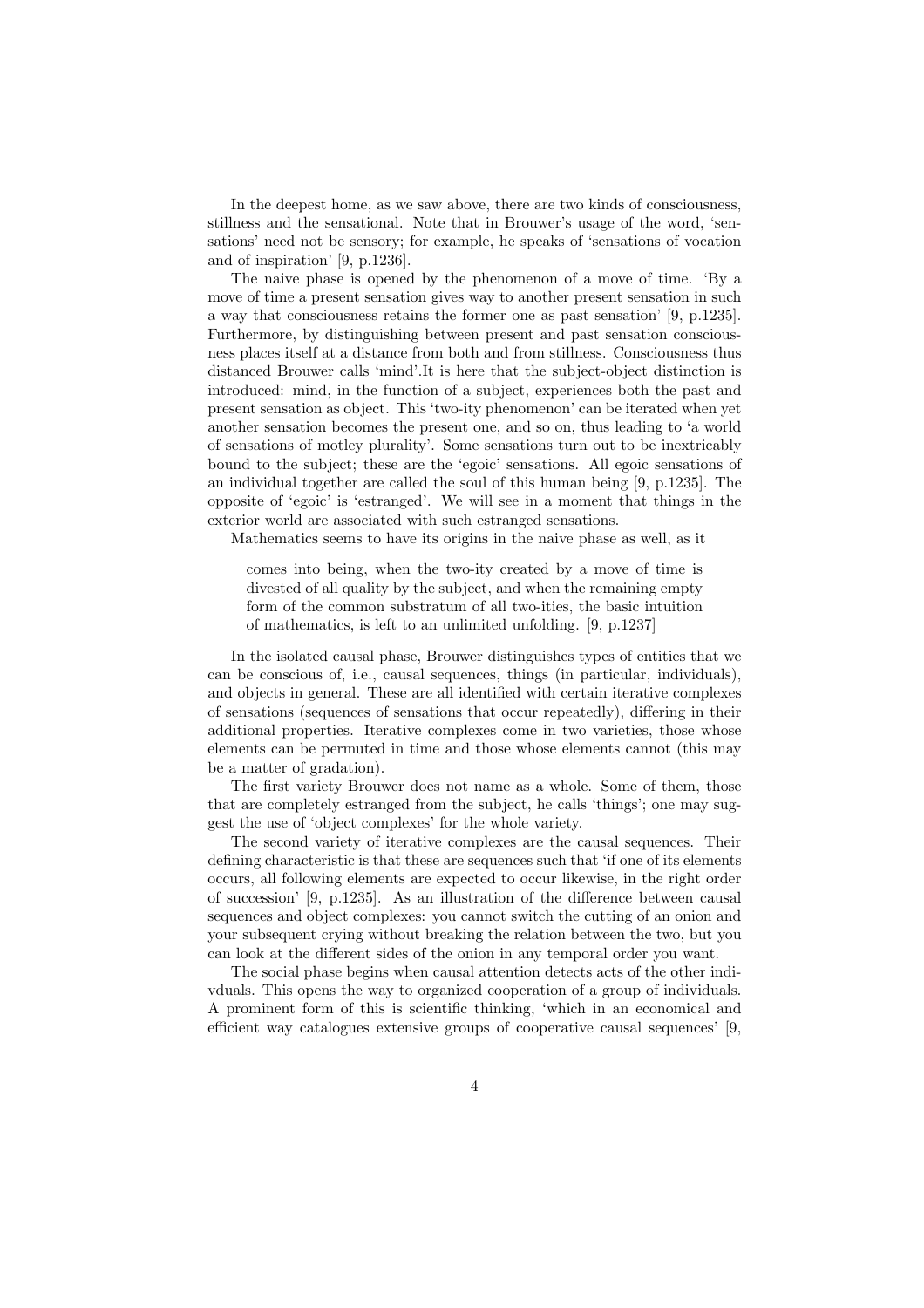p.1237]. However, the kinds of consciousness involved here are still just the sensational and the mathematical, and no new ones are found.

It is not easy to determine what Brouwer means by 'wisdom', or even whether it is a kind of consciousness or not. The sharpest characterization is not in CPM, but in 'De onbetrouwbaarheid der logische principes' [4] (The unreliability of the logical principles) of forty years earlier, where it is said that 'wisdom abolishes the discernment between the subject and something different' [11, p.108].<sup>3</sup> But it seems the same is meant in the later text, as there it is stated several times that wisdom is not found in causal thinking, for which that separation is a necessary condition. The following are two examples of such statements.

Searching for *wisdom*, we may find it in knowing that causal thinking and acting is non-beautiful and hard to justify, and that in the long run it brings disappointment. [9, p.1240; original emphasis]

If the delusion of causality could be thrown off, nature, gradually resuming her right, would be (except for her bondage to destiny) generous and forgiving to a mankind decausalized and subsiding to more modest and harmonious proportions. [9, p.1242]

It is not clear to me to what state of consciousness wisdom belongs. On the one hand, it seems that this is the deepest home. For example, at the end of a passage where he describes how 'there may be wisdom in a patient tending towards reversible liberation from participation in cooperative trade and from intercourse presupposing plurality of mind', he writes that 'perhaps at the end of the journey the deepest home vaguely beckons' [9, p.1242]. Then wisdom would be a third kind of consciousness in the deepest home, for I take it that it is neither a sensation nor stillness. (Also, 'in wisdom [. . . ] the perception of time is no longer admitted'  $[11, p.108]$ <sup>4</sup>) This leaves only the deepest home, because the other states require the move of time to come into being.

On the other hand, Brouwer often speaks of wisdom as consisting of thoughts that can be expressed, for example when he cites passages from the Bhagavad-Gita  $[9, p.1241-2]$  (see also the quote below, on p.6). And the place for thoughts that can be expressed can hardly be the deepest home.

To resolve this unclarity, I suggest that the word 'wisdom' as Brouwer uses it is ambiguous. It may mean 'pure wisdom', which somehow resides in the state of the deepest home, but which is of yet another kind than stillness or sensation; and it may mean 'practical wisdom', which is any knowledge in another state that points to, or tends to, the way back to the deepest home. But as we will see in the discussion of premise 2, for the present argument it will suffice to know that one of the defining characteristics of wisdom, whatever that may be in the final analysis, is its dissociation from causality.

<sup>3</sup>The original reads: 'wijsheid heft de splitsing op in subject en iets anders'. [4, p.3]

<sup>4</sup>The original reads: 'in wijsheid [wordt] de verschijning van den tijd niet langer aanvaard'. [4, p.3]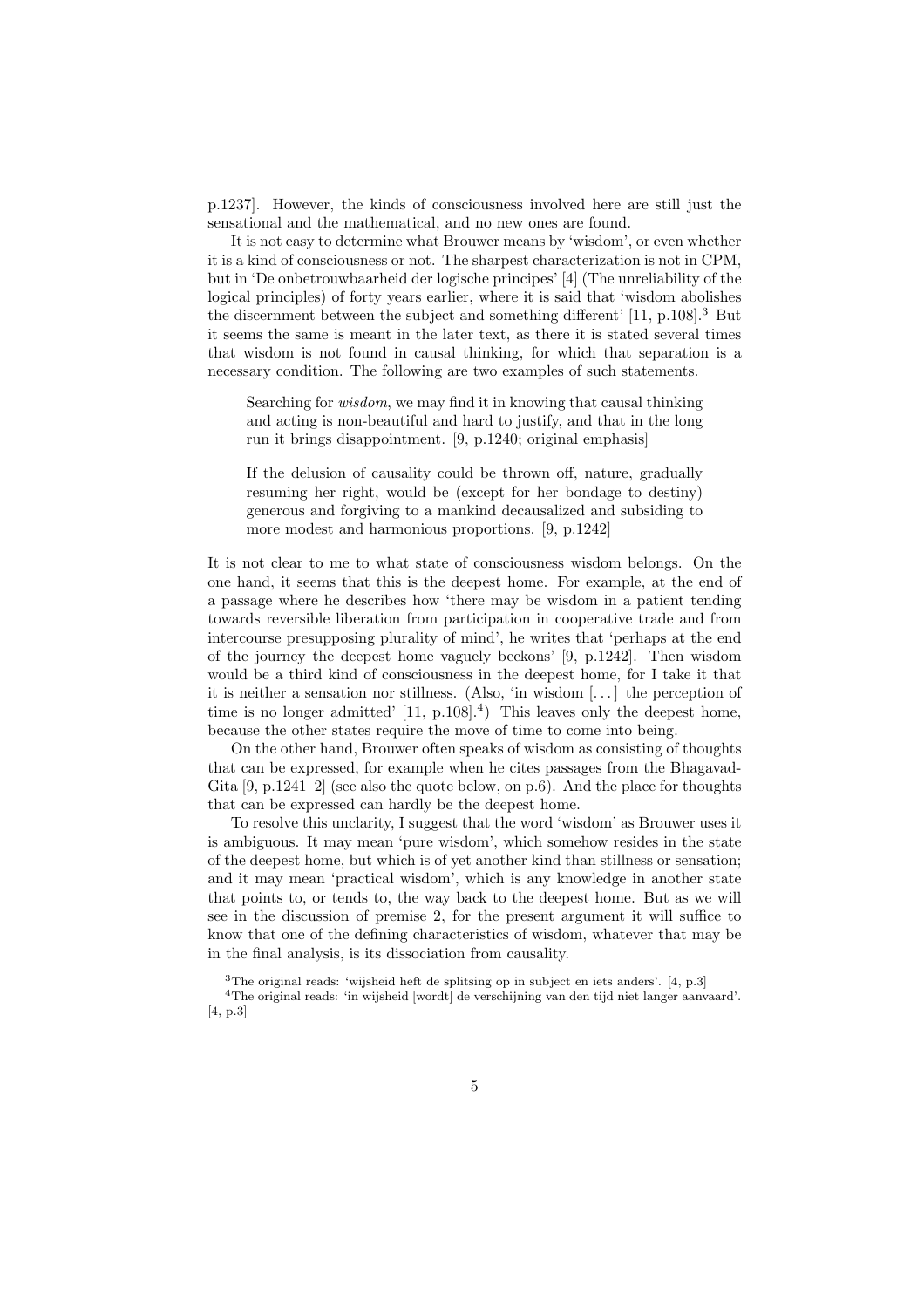In sum, we have found that Brouwer recognizes three (or four) kinds of consciousness: stillness, sensational, mathematical and (perhaps) wisdom. This establishes premise 1.

For the truth of premise 2, I consider each of these four kinds and ask whether the assertion could have its origin in consciousness of that kind.

First, that the assertion cannot have its origin in stillness follows immediately from the meaning of the latter term. In stillness, there is no activity at all.

Secondly, the assertion in question clearly is not purely mathematical; it does not deal with purely mathematical entities, i.e. entities created starting from the empty two-ity.

Thirdly, the assertion cannot be one of pure wisdom either. Introducing a threefold (or fourfold) distinction requires a mathematical operation. But in wisdom there is no place for a *mathematical* understanding, and one cannot coherently make an assertion while at the same time denying something that is presupposed by that assertion. Mathematics depends on the subject-object distinction, while in wisdom precisely that distinction is rejected. That is why Brouwer can write: 'in wisdom, which abolishes the discernment between the subject and something different, there is no mathematical understanding' [11, p.108].<sup>5</sup>

One may suggest that the assertion, although not part of pure wisdom for the reason just given, could be an approximation to it. Then the assertion would perhaps keep most of its value (i.e, as practical wisdom). In a sense, Brouwer allows for such approximations, namely, statements of (applied) mathematics that express wisdom in a one-sided or distorted way. This is implied by a characterization of mysticism that he gives: $6$ 

Perhaps the greatest merit of *mysticism* is its use of language independent of mathematical systems of human collusion, independent also of the direct animal emotions of fear and desire. If it expresses itself in such a way that these two kinds of representations cannot be detected, then the contemplative thoughts – whose mathematical restriction appears as the only live element in the mathematical system – may perhaps again come through without obscurity, since there is no mathematical system that distorts them.<sup>7</sup>

<sup>&</sup>lt;sup>5</sup>The original reads 'In *wijsheid*, die de splitsing opheft in subject en iets anders, is geen wiskundig intelligeeren'[4, p.3; original emphasis].

 ${}^{6}$ Here I take it that for Brouwer, 'wisdom' and 'mysticism' are synonyms. Should it turn out that they are not, that would not weaken my criticism of Brouwer's philosophy, as I employ this identification to see if it yields a more charitable reading of Brouwer.

<sup>7</sup>My modification of Van Stigt's translation [19, p.398]; original emphasis. The original reads:

En misschien is de beste qualificatie van mystiek een gebruik van de taal, onafhankelijk van de wiskundige systemen der verstandhouding, maar ook onafhankelijk van directe dierlijke aandoeningen van vrees of begeerte. Kleedt zij zich zodanig in, dat het lezen van voorstellingen van de beide zooeven genoemde groepen, onmogelijk is, dan kunnen misschien die contemplatieve gedachten, waarvan de in het wiskundig systeem levende, de wiskundige vereenzijdigingen zijn, weer ongetroebeld doorbreken, daar er geen wiskundig systeem is, dat ze verwringt. [12,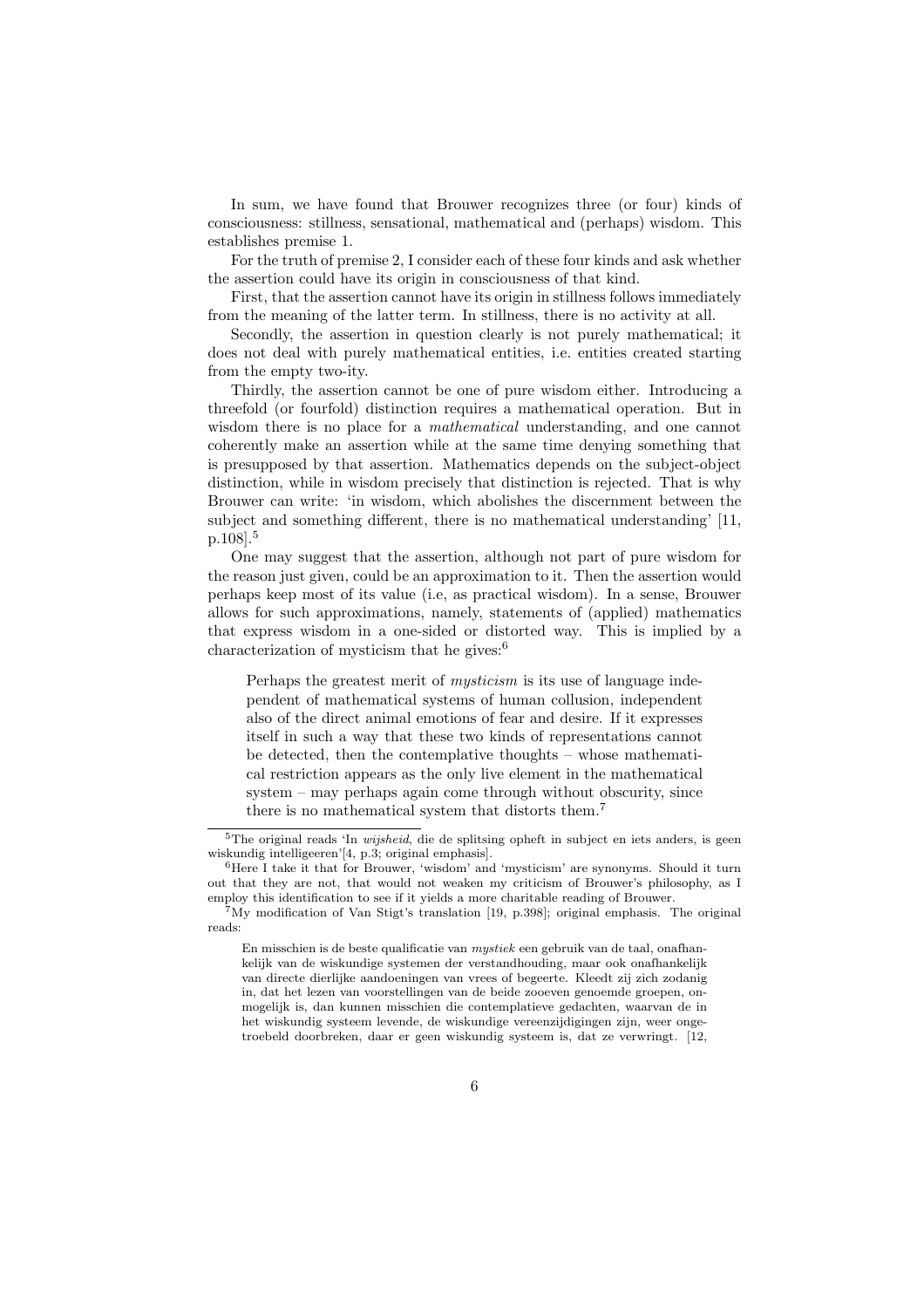But it is hard to see how this possibility could be of any help here. If, as we just concluded, introducing distinctions runs counter to the fundamental nature of wisdom, how then could adding a distinction still lead to an approximation of wisdom?

Fourthly, it cannot be a case of causal consciousness. The reason is that causal attention only organizes sensations and does not add anything qualitatively different to them; a fortiori, consciousness itself is inaccessible to causal attention. To see the validity of this claim, consider the following argument (the numbering indicates that it deals with premise 2 of the argument above):

2.1 Sensations are individuated in time. (Premise)

2.2 Consciousness is prior to the move of time. (Premise)

2.3 Consciousness cannot be individuated in time. (2.2)

2.4 Hence consciousness is not a sensation. (2.1,2.3)

2.5 Consciousness is neither a sensation nor a complex of sensations. (2.4)

2.6 Consciousness is inaccessible to causal attention. (2.5)

In the whole argument, 'consciousness' refers to consciousness as such, and not to any of its particular kinds or stages. By premise 2.2 I mean that consciousness can exist without the move of time, but not vice versa. The priority is ontological.

Step 2.3 is a specification of premise 2.2. For specific varieties that arise after the introduction of the move of time, the step need not be valid; but here it is, as the argument is one about consciousness as such. The inference from 2.1 and 2.3 to 2.4 is licensed by the general principle that two objects that cannot be individuated by the same principle cannot be of the same kind. From step 2.4 we get to 2.5 by another general principle, namely that if objects of kind K are individuated in time, then so are complexes of objects of kind K. In this case, complexes of sensations would be the result of activity of the subject. Finally, we get 2.6 from 2.5 by the definition of causal attention as the 'free-will-phenomenon' that 'performs identifications of different sensations and of different complexes of sensations' [9, p.1235].

The textual evidence for premises 2.1 and 2.2 is not hard to find in CPM. Let me cite its second paragraph in full (the first one was quoted above, p.3). I split it in two:

(1) *Consciousness* in its deepest home seems to oscillate slowly, will-lessly, and reversibly between stillness and sensation. And it seems that only the status of sensation allows the initial phenomenon of the said transition. This initial phenomenon is a *move of time*.

p.28]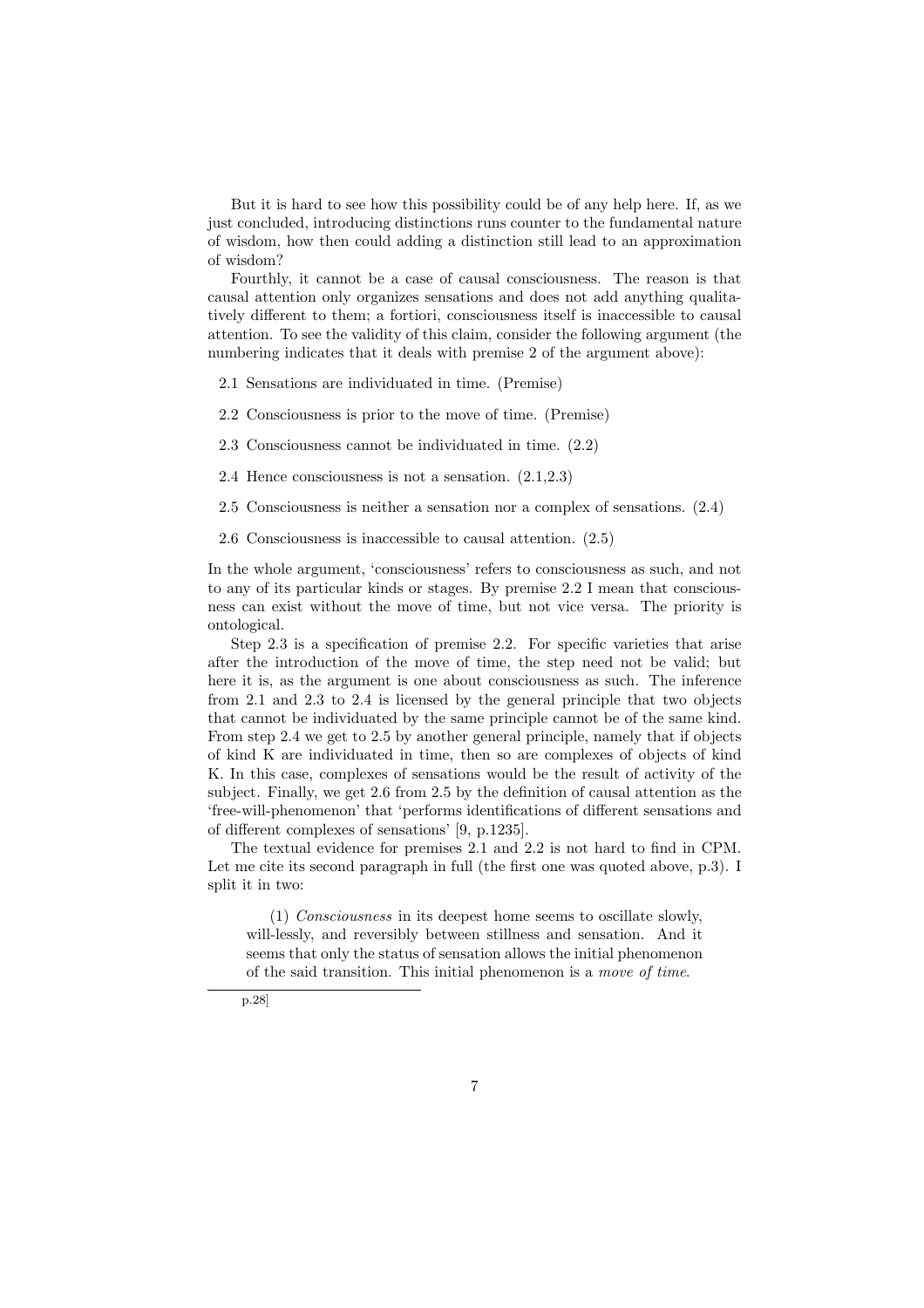(2) By a move of time a present sensation gives way to another present sensation in such a way that consciousness retains the former one as a past sensation, and moreover, through this distinction between present and past, recedes from both and from stillness, and becomes *mind*. [9, p.1235; emphases in the original]

According to the second part, it is by a move of time that one present sensation makes place for another. The former is retained in the present one as 'past'. A further move of time iterates the process, which can be pictured like this:

$$
\begin{array}{c} 1 \\ 2 (1) \\ 3 (2 (1)) \\ \vdots \end{array}
$$

So when sensation 2 occurs, sensation 1 is retained as past; then a move of time gives way to sensation 3 as present, retaining 2 as past, which retained 1 as past. And so on. The structure of time is a nested one, so with each sensation a different moment in time is associated. Conversely, this association serves to individuate sensations; this yields premise 2.1. (The picture is meant to indicate a principle of structure, and not to suggest perfect memory.)

Regarding premise 2.2, the first part of the quoted paragraph says that consciousness can exist without having sensations, but that the status of sensation is a necessary condition for a move of time to occur.<sup>8</sup> Hence a move of time depends for its existence on consciousness, but not vice versa. Thus consciousness is (ontologically) prior to the move of time. (For a remark on the word 'seems', see p.10.)

This conclusion is corroborated by Brouwer's statement further on that one can always 'easily [realize] temporary refluence to the deepest home leaving aside naivety, through the free-will-phenomenon of detachment-concentration' [9, p.1238]; recall from p.4 that by 'naivety' Brouwer means the phase of consciousness where the move of time occurs. An objection here may be that the word 'temporary' suggests that permanent refluence is not possible and that this indicates that somehow consciousness cannot exist entirely independent from time. However, I think that 'temporary' was put in to justify the 'easily', and not to suggest that permanent refluence is impossible in principle. Such an addition does not appear in the earlier formulation of this idea in the first of the two 1928 Vienna lectures:

Everyone can have the inner experience, that he can at will dream himself to be without time awareness and without the separation of the  $I$  and the world of perceptions, or bring about this latter separation by his own effort.<sup>9</sup>

<sup>8</sup>The ambiguity in Brouwer's use of 'sensation' in the whole paragraph between 1. sensation as a state of consciousness and 2. sensation as content of consciousness is harmless, I think, as being in the status of sensation is equivalent to having sensation(s) in the second sense.

<sup>9&#</sup>x27;Es kann jedermann die innere Erfahrung machen, daß man nach Willkür entweder sich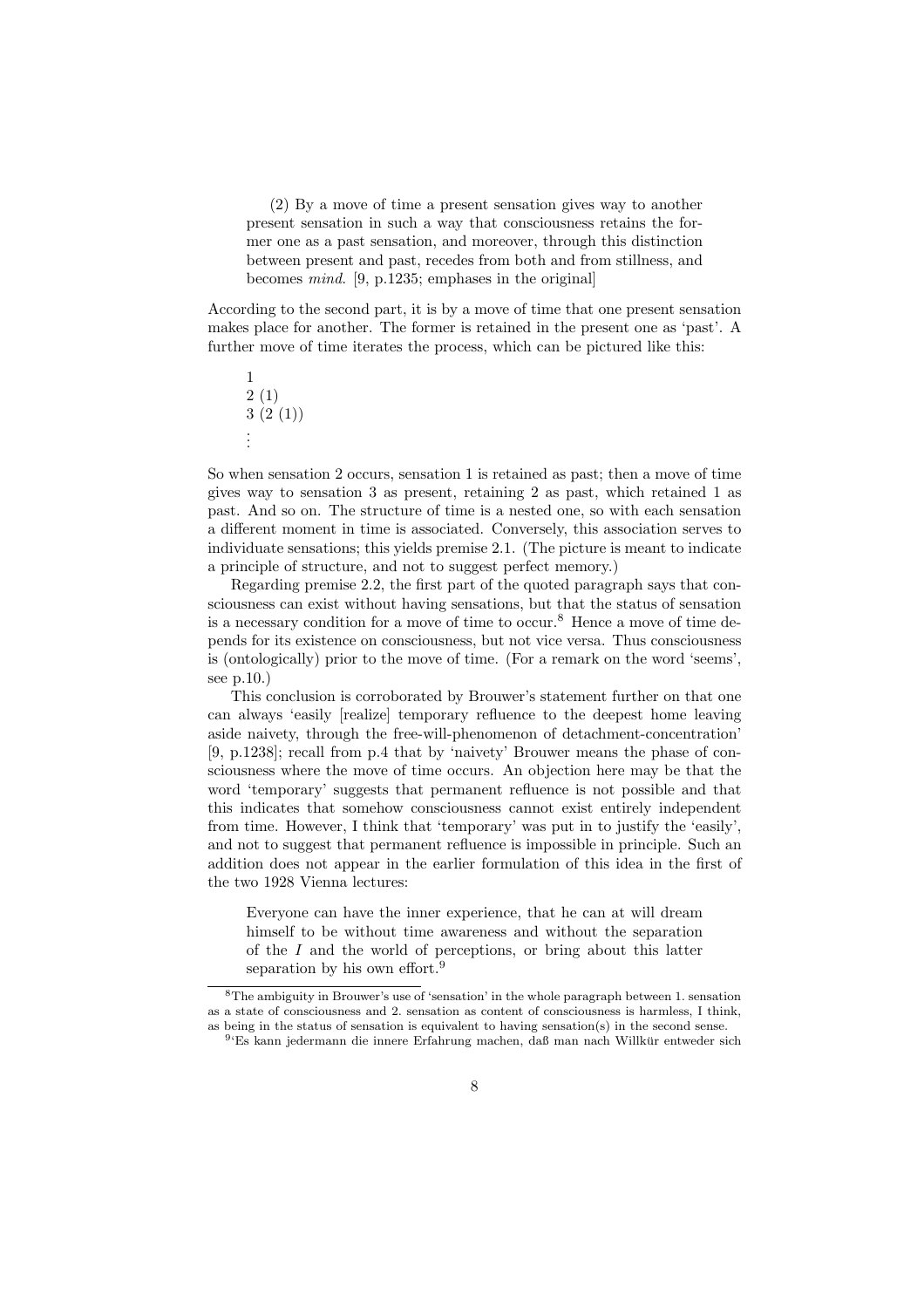Likewise, one of the rejected passages of his thesis reads: 'We can go even further and say that the creation of time as a matrix of moments is a free act of ourselves'.<sup>10</sup>

Both quotations state that time is a free creation of consciousness, which implies that consciousness can exist independently from time.

This concludes the subordinate argument, begun on p.7, for premise 2. It is able to stand by itself but is corroborated by the cited earlier passages in Brouwer's writings. Moreover, it completes the main argument.

Finally, I have to address two objections.

The first is that Brouwer sometimes is self-critical. Let me discuss two examples.

One case concerns Cantor's fundamental theorem. In a book review of 1914, Brouwer considered this theorem evidently true and as not even in need of a proof [5, p.79]. Only a few years later he rejects this view and now the same theorem is said to be false [6, p953n2]. Then the objection might be that this reversal of view would not be possible according to my argument.

Now I do not mean to rebut this objection by saying that such self-criticism, when it occurs, is not part of Brouwer's official philosophy (in the sense that the official philosophy would not allow for it and that in such cases Brouwer does not practice what he preaches). It is rather that Brouwer's philosophy, as mentioned in the introduction, describes an idealized subject. Various contingent factors (such as limitations of memory and attention) could influence the acts of an actual subject. It is such factors that Brouwer held responsible for his change of view. He commented that the said review was written at a stage where he had found the general principles of intuitionism, but was not yet completely clear about their consequences [6, p.953n2].

Another example of Brouwer's self-criticism brings out the same point. In 'Historical Background, principles and methods of intuitionism' [10], he discusses choice sequences and restrictions on the freedom of choosing numbers. Then he adds a footnote:

In former publications I have sometimes admitted restrictions of freedom which regard also further restrictions of freedom. However this admission is not justified by close introspection. [10, p.142]

The root of the error, Brouwer says, is that the original act of introspection was not careful enough; but such a lack of care is a problem that only the empirical, not the idealized, subject can have.

What matters here is not so much whether the details of Brouwer's diagnoses are correct. The point is that they aim at shortcomings of the empirical subject, not of the idealized subject of the transcendental philosophy. What Brouwer

ohne zeitliche Einstellung und ohne Trennung zwischen Ich und Anschauungswelt verträumen. oder die letztere Trennung aus eigener Kraft vollziehen [...] kann.' [7, p.154]

 $10$ My modification of Van Stigt's translation [19, p.401]. The original reads: 'We kunnen nog verder gaan, en zeggen dat de schepping van den tijd als matrix van momenten, een vrije daad van onszelf is.' [12, p.31].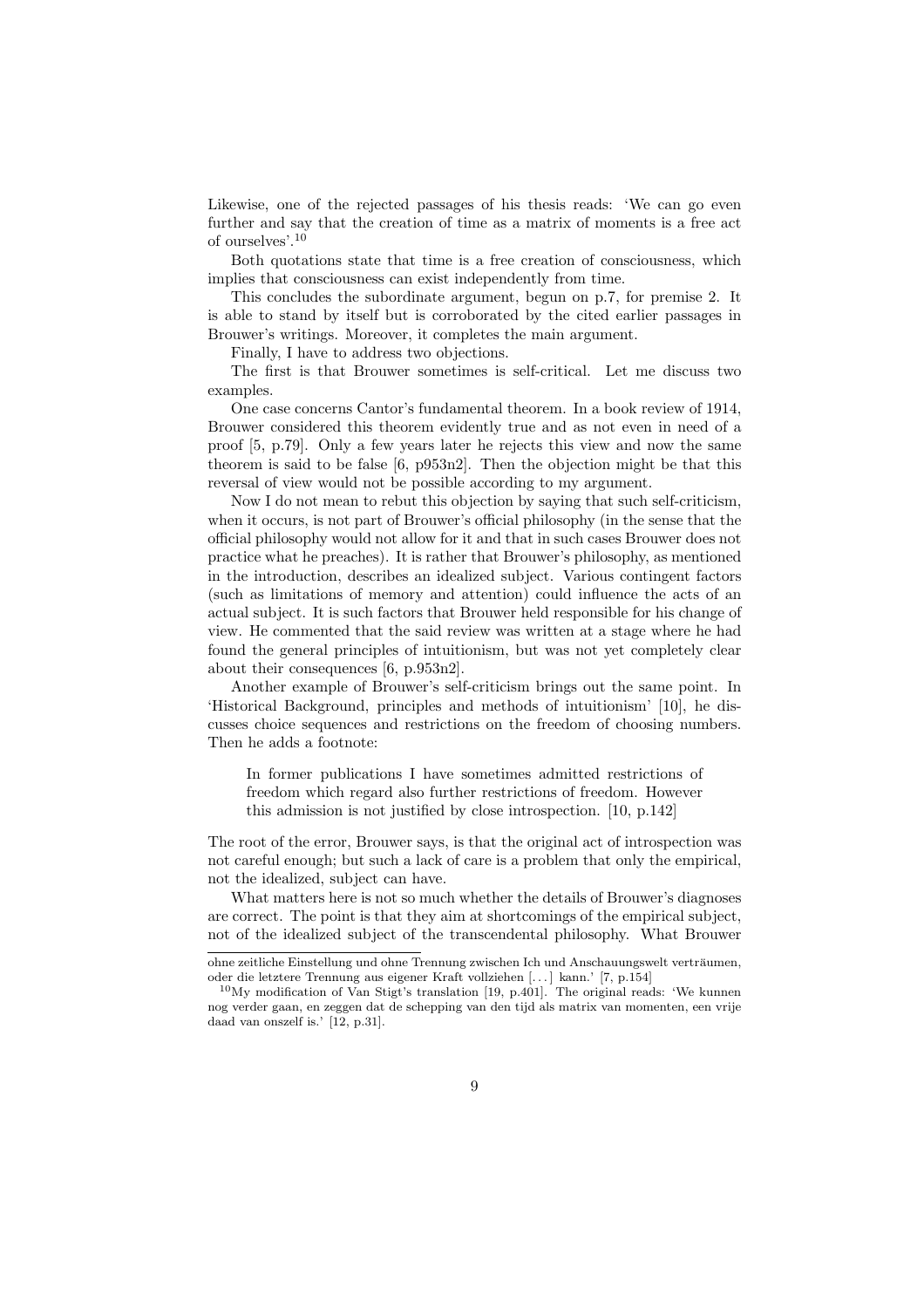finds fault with are not the basic properties of the idealized subject as stated in his philosophy, but with his own thinking about them.

The second objection is that Brouwer in CPM nevertheless speaks about 'the joyful miracle of the self-revelation of consciousness' [9, p.1238], which implies the presence of a self-reflexive structure in consciousness.

Now this may be meant as a metaphor, but that would take the sting out of the objection. So for the sake of argument, let me assume that it is to be taken literally. Then my reply would be that, in the way Brouwer understands it, this is not quite self-revelation. He says it is 'apparent in egoic elements of the object found in forms and forces of nature' [9, p.1238]. But egoic elements are sensations, and part of the subordinate argument just concluded is that consciousness itself is neither a sensation nor a complex of them. It follows that what can become apparent in egoic elements is not consciousness itself but, at best, consciousness as sensationally given. (But it is hard to see how this consequence could be correctly asserted *within* Brouwer's philosophy: doing so would require the access to consciousness that this philosophy, I argued, denies.) One might take the tentativeness in the first part of the quote on p.7, expressed by 'seems' (twice), as an indication that Brouwer may have had some notion of this (note that this tentativeness is absent in the description of other phases of consciousness in CPM). But that would imply a radical scepticism about consciousness itself, thus certainly making it impossible to 'render an account of the phases of consciousness', as Brouwer claims to do [9, p.1235].

## **References**

- [1] O. Becker. Mathematische Existenz. Untersuchungen zur Logik und Ontologie mathematischer Ph¨anomene. *Jahrbuch fur Philosophie und ¨ ph¨anomenologische Forschung*, VIII:439–809, 1927.
- [2] L.E.J. Brouwer. *Leven, Kunst en Mystiek*. J. Waltman Jr., Delft, 1905.
- [3] L.E.J. Brouwer. *Over de grondslagen der wiskunde*. PhD thesis, Universiteit van Amsterdam, 1907.
- [4] L.E.J. Brouwer. De onbetrouwbaarheid der logische principes. *Tijdschrift voor Wijsbegeerte*, 2:152–158, 1908.
- [5] L.E.J. Brouwer. A. Schoenflies und H. Hahn. Die Entwickelung der Mengenlehre und ihrer Anwendungen, Leipzig und Berlin 1913. *Jahresbericht der deutschen Mathematiker-Vereinigung*, 23:78–83, 1914.
- [6] L.E.J. Brouwer. Intuitionistische Mengenlehre. *KNAW Proceedings*, 23:949–954, 1922.
- [7] L.E.J. Brouwer. Mathematik, Wissenschaft und Sprache. *Monatshefte fur ¨ Mathematik und Physik*, 36:153–164, 1929.
- [8] L.E.J. Brouwer. Willen, Weten, Spreken. *Euclides*, 9:177–193, 1933.